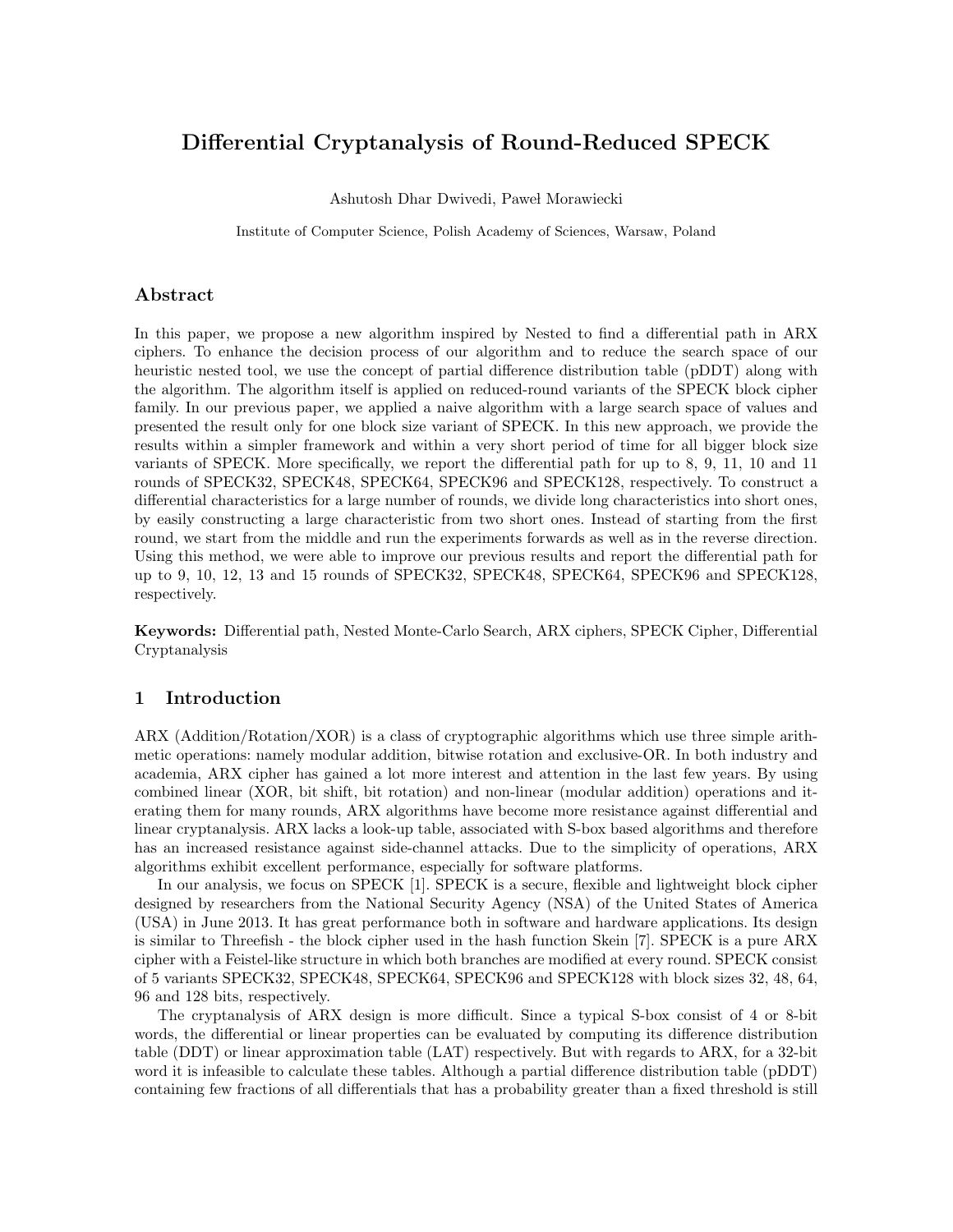possible. This becomes possible due to the fact that the probabilities of XOR (resp. ADD) differentials through the modular addition (resp. XOR) operation are monotonously decreasing with the bit size of the word.

In this paper, we propose a method for finding good differential paths in ARX ciphers. Finding a differential trail becomes a problem since a huge state space exists and there is no clear and obvious way to take the next step. This kind of problem exists in different areas, but our inspiration comes from single-player games such as Morpion solitaire, SameGame and Soduku. The heuristics called Nested Monte-Carlo Search works very well for these games [4]. We can treat a search for good differential paths also as a single-player game and argue that this approach could be a base for more sophisticated heuristics. However, our modified algorithm depends on the technical complexity of this problem, but it is also strongly inspired by Nested Monte-Carlo Search.

In our previous paper [6], we applied a naive approach algorithm to all variants of SPECK and found good results only for one variant with the smallest state size in SPECK32. For bigger variants, our algorithm was demanding to reduce the search space to enhance the random decision process and therefore we used the partial difference distribution table (pDDT) [2] to reduce the search space of our algorithm.

Besides the concept of pDDT our inspiration is drawn from the highways and country roads analogy proposed by Biryukov et al. [2] [3]. We relate the problem of finding high probability differential trails in a cipher to the problem of finding fast routes between two cities on a roadmap, then differentials that have high probability (w.r.t. a fixed threshold) can be thought of as highways and conversely differentials with low probability can be viewed as slow roads or country roads. Therefore, our algorithm first tries to find a probability above the threshold probability and if such a probability does not exist, then it uses the low probability values. Using this concept, the algorithm does not take a completely random decision in iterations and hence improves the random decision process by using a much smaller search space.

## 2 Related Cryptanalysis

Biryukov et al.[2] published a paper where they analysed ARX cipher SPECK and by introducing the concept of partial difference distribution table (pDDT) they extend Matsuis algorithm, originally proposed for DES-like ciphers, to the class of ARX ciphers. They found differential trails of 9, 10 and 13 rounds for 3 variant SPECK32, SPECK48 and SPECK64, respectively.

Biryukov et al. [3] again presented a paper where they propose the adaptation of Matsuis algorithm for finding the best differential and linear trails to the class of ARX ciphers. It was based on a branchand-bound search strategy which does not use any heuristics and returns optimal results. They report the probabilities of the best differential trails for up to 10, 9, 8, 7 and 7 rounds of SPECK32, SPECK48, SPECK64, SPECK96 and SPECK128, respectively.

Song et al. [9] presented a paper where they develop Mouha et al.'s framework for finding differential characteristics by adding a new method to construct long characteristics from short ones. They report the probabilities of the best differential trails of SPECK for up to 10, 11, 15, 17, and 20 rounds of SPECK32, SPECK48, SPECK64, SPECK96 and SPECK128, respectively.

#### 3 Description of SPECK

SPECK is a family of lightweight block ciphers with the Feistel-like structure in which each block is divided into two branches, and both branches are modified at every round. It has 5 variants, SPECK32, SPECK48, SPECK64, SPECK96 and SPECK128, where a number in the name denotes the block size in bits. Each block size is divided into two parts, left half and right half.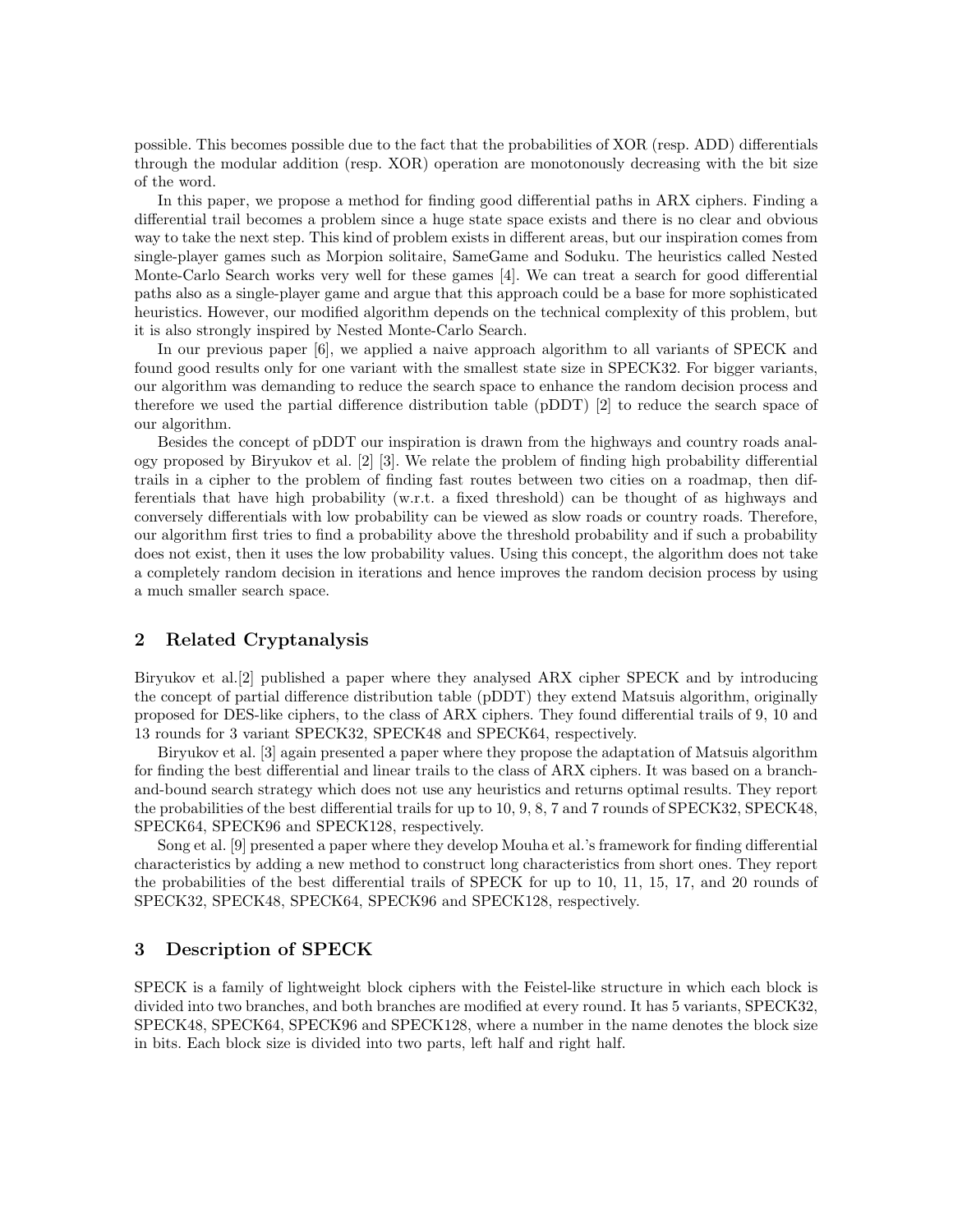#### 3.1 Round Function

SPECK uses 3 basic operations on n-bit word for each round:

- bitwise XOR, ⊕,
- addition modulo  $2^n$ ,  $\boxplus$
- left and right circular shifts by  $r_2$  and  $r_1$  bits, respectively.

Left half n-bit word is denoted by  $X_{r-1,L}$  and right half n-bit word is denoted by  $X_{r-1,R}$  to the r-th round and n-bit round key applied in the r-th round is denoted by  $k_r$ .  $X_{r,L}$  and  $X_{r,R}$  denotes output words from round  $r$  which are computed as follows:

$$
X_{r,L} = ((X_{r-1,L} \ggg r_1) \boxplus X_{r-1,R}) \oplus k_r \tag{1}
$$

$$
X_{r,R} = ((X_{r-1,R} \lll r_2) \oplus X_{r,L})
$$
\n
$$
(2)
$$



Fig. 1: The round function of SPECK

Different key sizes have been used by several instances of the SPECK family and the total number of rounds depends on the key size. The value of rotation constant  $r_1$  and  $r_2$  are specified as:  $r_1 = 7$ ,  $r_2 = 2$  for SPECK32 and  $r_1 = 8$ ,  $r_2 = 3$  for all other variants. Parameters for all variants represented in Table 1.

### 4 Calculating Differential Probabilities

In [8], Moriai and Lipmaa studied the differential properties of addition. Let  $xdp^+(a, b \to c)$  be the XOR-differential probability of addition modulo  $2<sup>n</sup>$ , with input differences a and b and the output difference c. Moriai and Lipmaa proved that the differential  $(a, b \rightarrow c)$  is valid if and only if:

$$
eq(a \ll 1, b \ll 1, c \ll 1) \land (a \oplus b \oplus c \oplus (b \ll 1)) = 0
$$
\n
$$
(3)
$$

where

$$
eq(p, q, r) := (\neg p \oplus q) \land (\neg p \oplus r) \tag{4}
$$

For every valid differential  $(a, b \to c)$ , we define the weight  $w(a, b \to c)$  of the differential as follows: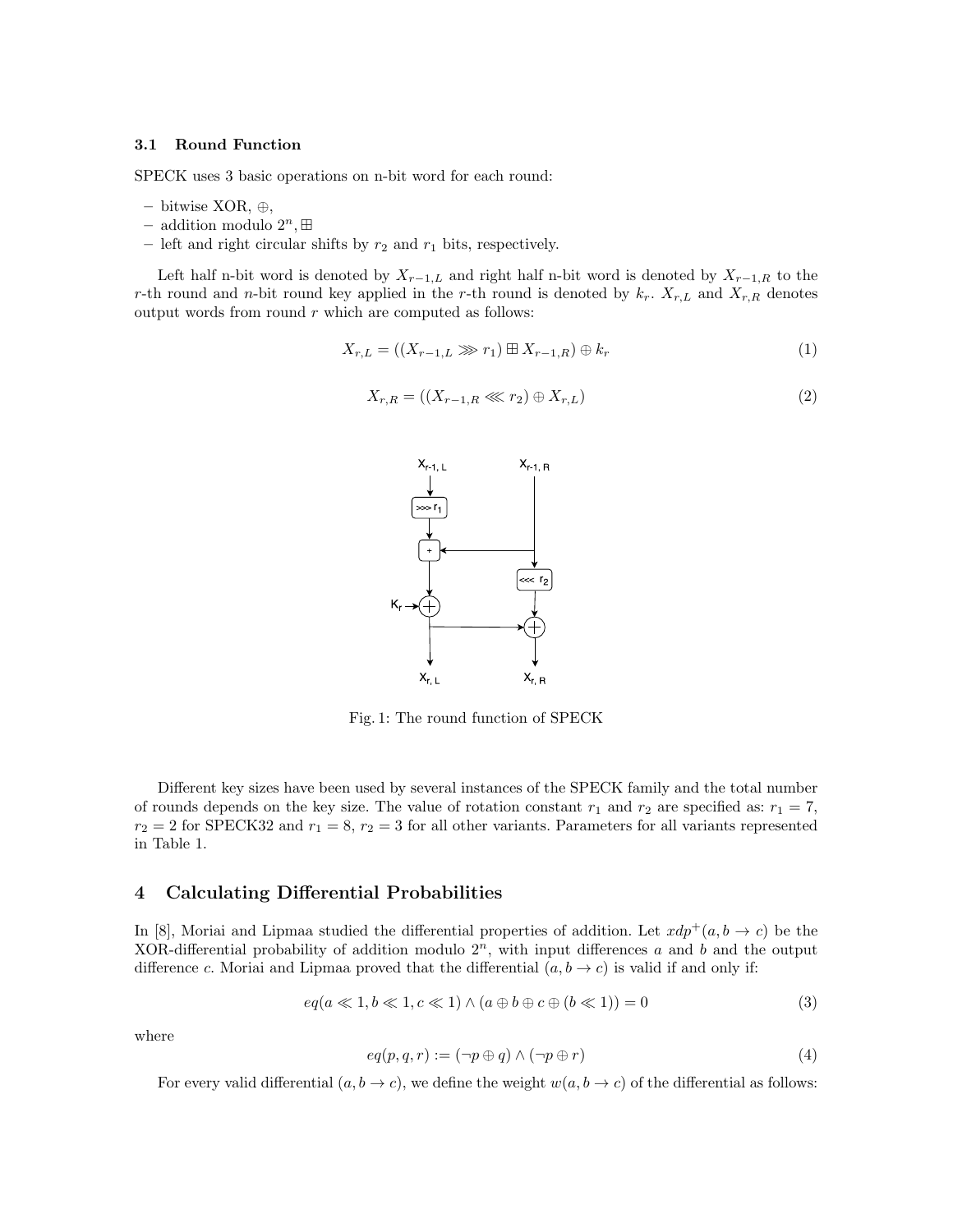| Variant  | $ Block Size(2n) Word Size(n) Key Size Rounds $ |    |     |    |
|----------|-------------------------------------------------|----|-----|----|
| SPECK32  | 32                                              | 16 | 64  | 22 |
| SPECK48  | 48                                              | 24 | 72  | 22 |
|          |                                                 |    | 96  | 23 |
| SPECK64  | 64                                              | 32 | 96  | 26 |
|          |                                                 |    | 128 | 29 |
| SPECK96  | 96                                              | 48 | 96  | 28 |
|          |                                                 |    | 144 | 29 |
| SPECK128 | 128                                             | 64 | 128 | 32 |
|          |                                                 |    | 192 | 33 |
|          |                                                 |    | 256 | 34 |

Table 1: SPECK Parameters

$$
w(a, b \to c) = -\log_2(xdp^+(a, b \to c))
$$
\n<sup>(5)</sup>

The weight of a valid differential can then be calculated as:

$$
w(a, b \to c) := h(\neg eq(a, b \to c)),\tag{6}
$$

where  $h(x)$  denotes the number of non-zero bits in x, not counting  $x[n-1]$ .

A differential characteristic defines not only the input and output differences but also the internal differences after every round of the iterated cipher. In our analysis, we follow a common assumption that the probability of a valid differential characteristic is equal to the multiplication of the probabilities of each addition operation. The XOR operation and the bit rotation are linear in GF(2), therefore for these two operations for every input difference there is only one valid output difference.

#### 5 Partial Difference Distribution Tables (pDDT)

The Partial difference distribution table (pDDT) proposed by Biryukov et al. [2] is a table that contains all XOR differentials  $(a, b \to c)$  whose differential probabilities (DP) are greater than or equal to pre-defined threshold  $p_{thres}.$ 

$$
(a, b, c) \in pDDT \Leftrightarrow DP(a, b \to c) \ge p_{thres}
$$
\n<sup>(7)</sup>

To compute pDDT efficiently, we will use the following proposition: The differential probability of XOR of addition modulo  $2^n$  is monotonously decreasing with the word size.

$$
p_n \le \dots \le p_k \le p_{k-1} \le \dots \le p_1 \le p_0 \tag{8}
$$

where  $p_k = DP(a_k, b_k \to c_k), n \geq k \geq 1, p_0 = 1$  and  $x_k$  denotes the k LSB's of the difference x that is,  $x_k = x[k-1:0]$ . The algorithm is defined in a recursive fashion. For each bit position  $k : n > k > 0$ check if probability of partially constructed  $(k + 1) - bit$  differential is greater than threshold  $p_{thres}$ . If yes, then move to the next bit, otherwise go back and assign different values to  $a[k], b[k]$  and  $c[k]$ . Repeat the process until  $k = n$  and once  $k = n$  add  $(a_k, b_k \to c_k)$  to the pDDT. The initial value of k is 0 and  $a_0, b_0, c_0 = \phi$ .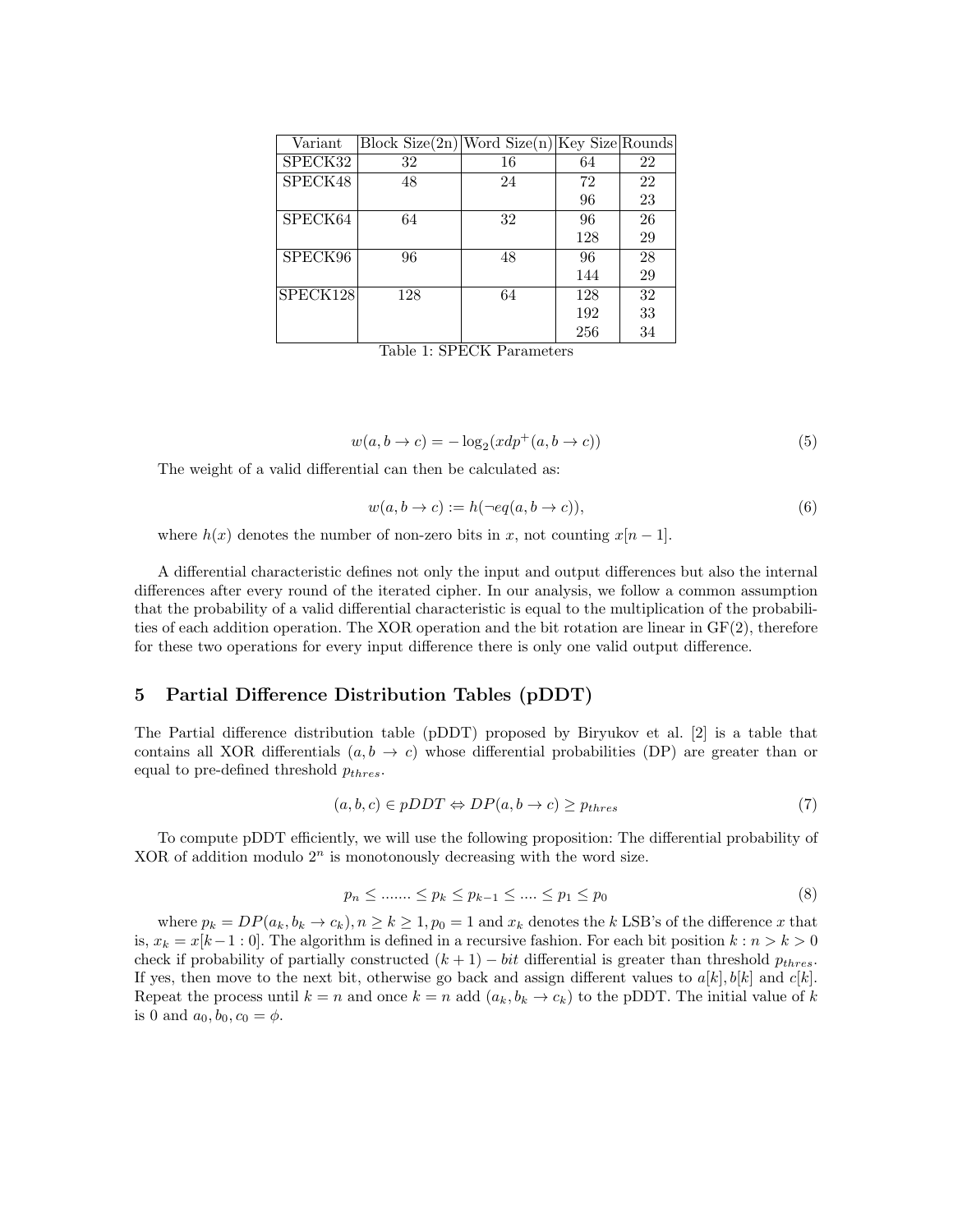Algorithm 1 Computation of a pDDT for XOR

1: Input:  $n, p_{thres}, k, p_k, a_k, b_k, c_k$ . 2: **Output:** pDDT  $D$  :  $(a, b, c) \in D$  :  $DP(a, b \rightarrow c) \geq p_{thres}$ . 3: function COMPUTEPDDT $(n, p_{thres}, k, p_k, a_k, b_k, c_k)$ 4: if  $n = k$  then 5: Add  $(a, b, c) \longleftarrow (a_k, b_k, c_k)$  to D 6: end if 7: return D 8: for  $x, y, z \in [0, 1]$  do 9:  $a_{k+1} \leftarrow x | a_k, b_{k+1} \leftarrow y | b_k, c_{k+1} \leftarrow z | c_k$ 10:  $p_{k+1} = DP(a_{k+1}, b_{k+1} \rightarrow c_{k+1})$ 11: if  $p_{k+1} \geq p_{thres}$  then 12: computepddt $(n, p_{thres}, k+1, p_{k+1}, a_{k+1}, b_{k+1}, c_{k+1})$ 13: end if 14: end for 15: end function

Table 2: Timings on the computation of pDDT for XOR on 32-bit words using Algorithm 1

| <b>Threshold Probability</b> | Elements in pDDT | Time                |
|------------------------------|------------------|---------------------|
| 0.1                          | 3951388          | $1.23 \text{ min}$  |
| 0.07                         | 3951388          | $2.29 \text{ min}$  |
| 0.06                         | 167065948        | $44.36 \text{ min}$ |
| 0.01                         | >72589325174     | $\geq$ 29 days.     |

### 6 Nested Monte Carlo Search

Our algorithm is inspired by Nested Monte Carlo Search (NMCS) algorithms. The Monte Carlo method is a heuristic based random sampling method. Remi Coulom proposed an application to game-tree search based on Monte Carlo method in 2008 named as Monte Carlo Tree Search (MCTS). This algorithm was useful to games where it is hard to formulate an evaluation function, such as the game of Go. Later for a single player game, a variant called Nested Monte Carlo Search has been proposed [4].

Let us take a tree-like structure to understand the Nested Monte-Carlo Search algorithm. At each step, the NMCS algorithm tries all possible moves and memorises the move associated with the best score of the lower level searches. In other words, a nested of level 1 makes a playout for every possible move and choose to play the move of the best playout. A nested of level 2 does the same thing except that is replaces the playout by a nested of level one.

During the first iteration the initial state (root) is selected and for the selected state all legal actions are determined (Figure 2). Therefore at level 0 it play the random game for all possible moves valid for selected state (root). Then it moves one step ahead to the next level with greatest associated score.

Therefore, we changed the original NMCS algorithm to eliminate this problem for our cipher and presented a new algorithm based on NMCS with an example in the next paragraph. Instead of trying all possible moves, we try only one random move.

The problem of finding a differential path in a cipher with high probability could be treated as the problem of finding fast routes between two cities on a roadmap. Let us try to understand the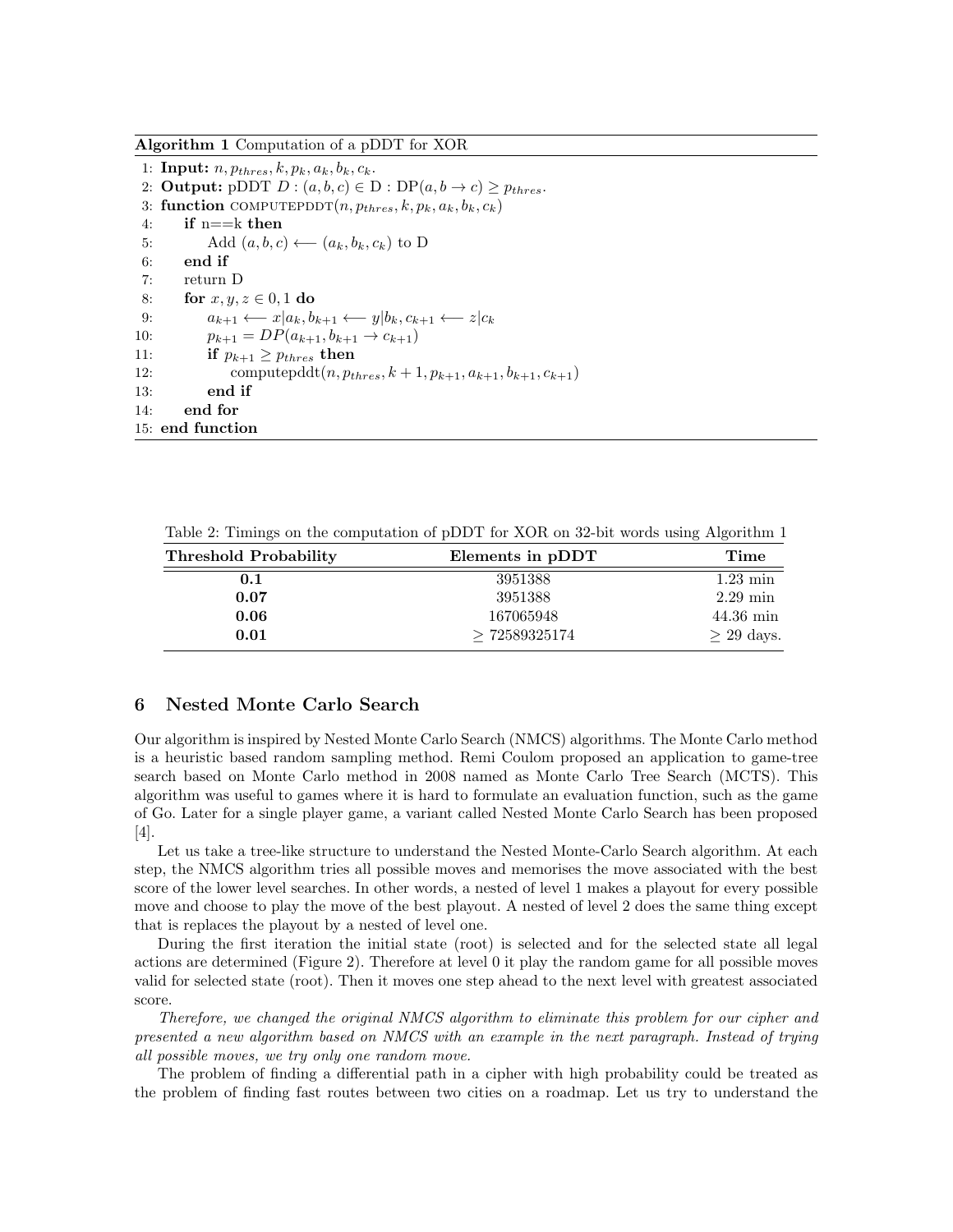

Fig. 2: Nested Monte Carlo Search.

algorithm with this example. Our goal is to find the shortest path from one city to another city. We represent all possible paths as a tree. The root of the tree is considered as the starting point, and all leaves are ending points reached by different paths (nodes). Each edge between nodes is associated with a number which represents the distance between two nodes. Initially, we have two lists named as BestPath andCurrentPath. They represent the best available path from previous searches and a random path which is under investigation, respectively. The last element in both lists represents total distance travelled. Both the lists are initially empty.



Fig. 3: Different paths from the root (base node) to the destination (leaf nodes)

Initially, the algorithm takes a random move from the base node to the leaf node and saves the path in the Current Path list. Let us say that the random path selected by the algorithm is  $\{a, b, d, i\}$ with distance score 18. Since initially there was no better path available ( $BestPath$  is empty), then we save the current path and its distance as  $BestPath$  (See Figure 4).

Again we move one level down in BestPath and start a new random move from the node. Therefore in our example we will start from node b, and we found a new random path  $\{b, e, k\}$ . The new path score (including the distance above  $b$ ) is 10, which is better than the previous best path score. Therefore we update  $BestPath$  by CurrentPath  $a, b, e, k$  and update the score also (See Figure 5).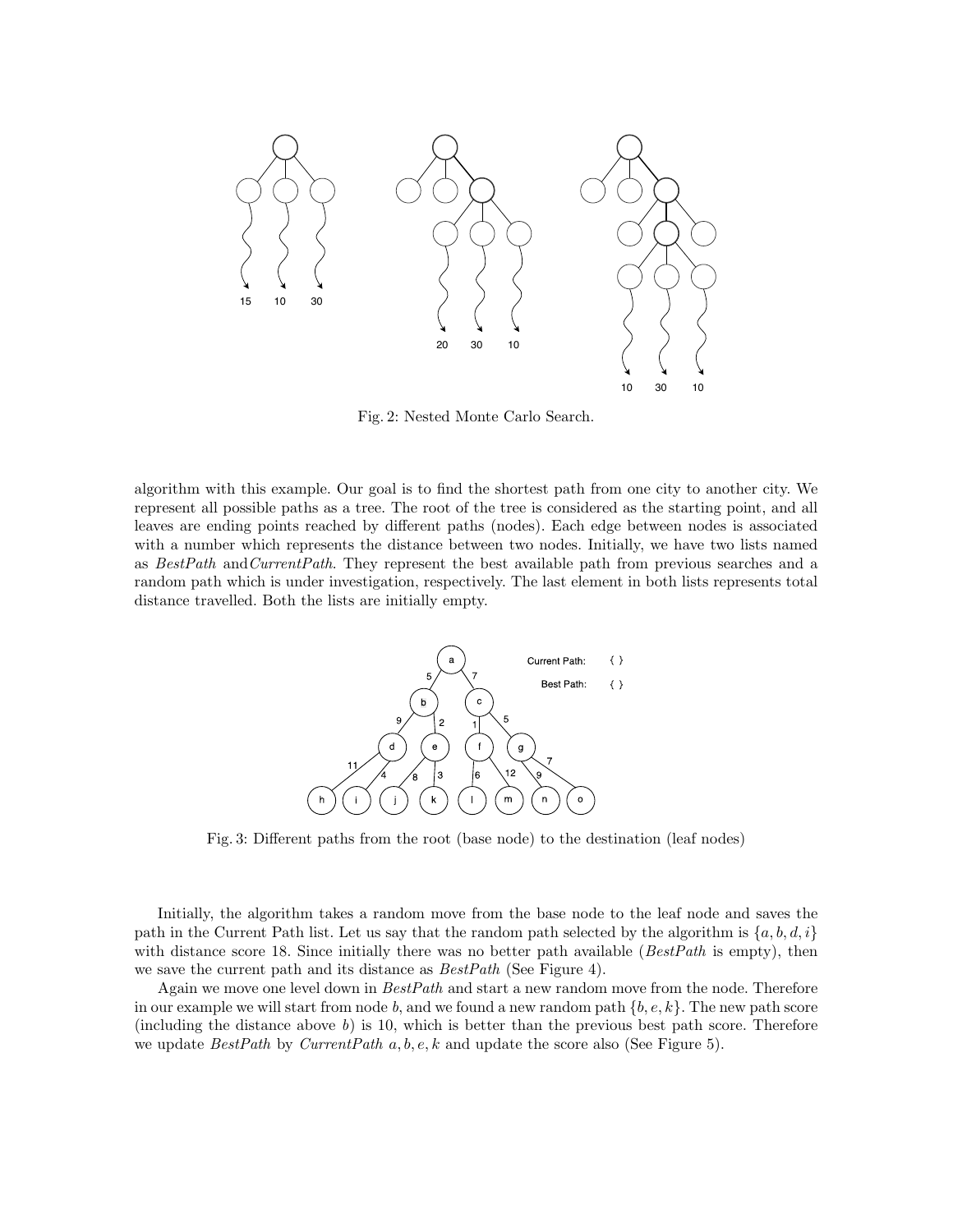

Fig. 4: Random path from the base node to the leaf node.



Fig. 5: A random path from the b node to the leaf node.

Again in the BestPath we go one step down and repeat the same process. We play a random move from e and find the new path is  $\{e, j\}$ (See Figure 6.) The score for *CurrentPath* is 15, which is not better than the previous best path. Hence, we do not update BestPath.



Fig. 6: Random path from node e to leaf node.

Once we reach the leaf node, we repeat the whole process from the base node. This time BestPath would not be empty, as there would be some result from the previous search.

In this kind of problem, we often face the exploration versus exploitation dilemma when searching for a new path. In our algorithm, by letting it investigate entirely new paths (starting randomly from the base node), the algorithm 'cares' about exploration. On the other hand, by investigating BestPath on the subsequent levels of the tree, we exploit BestPath and hope to improve it.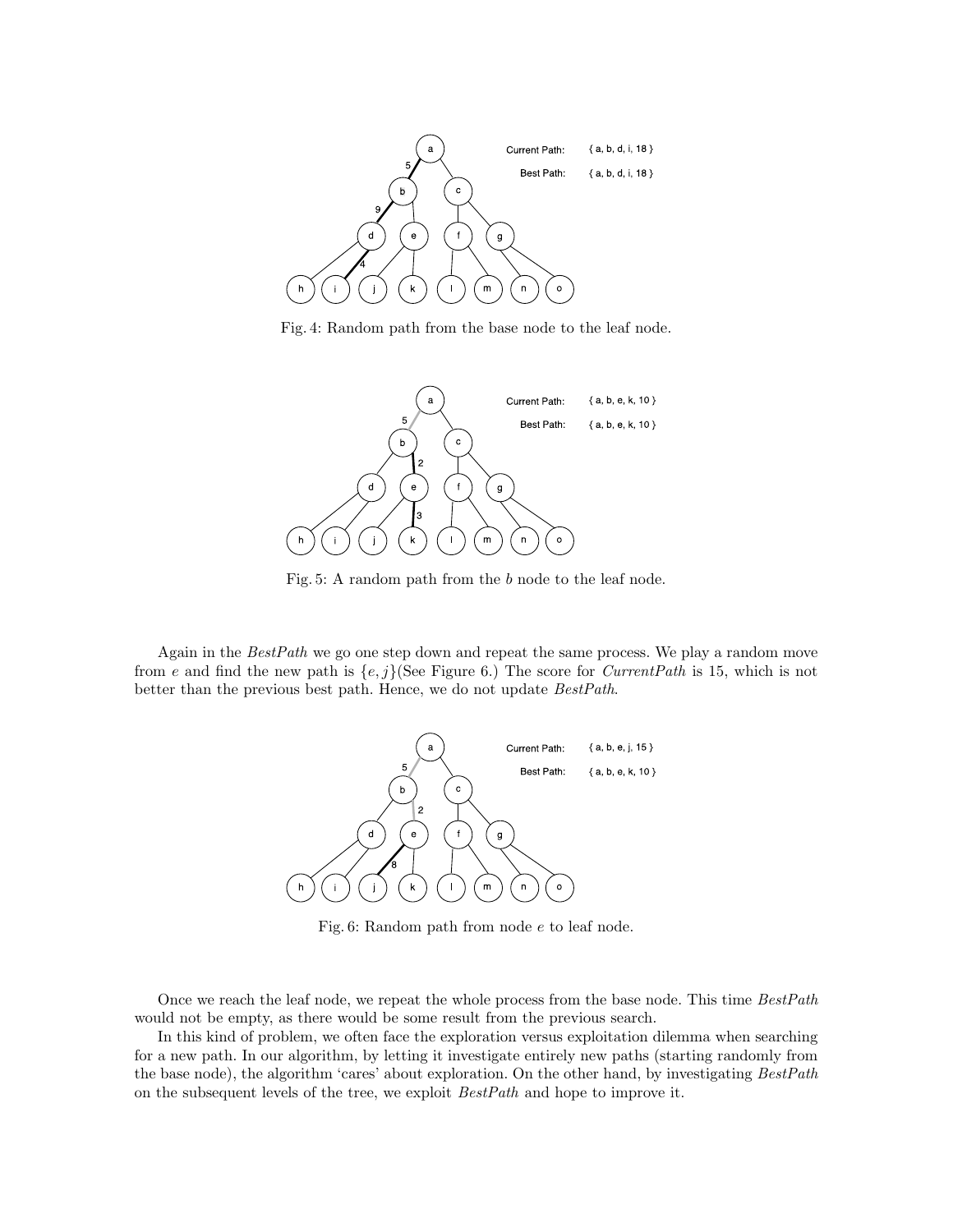## 7 Formal description of Algorithm

To formally describe the algorithm, let us first define two functions, which are the main building blocks of the algorithm. The first function  $RandomPath(node_{position})$  is the function, which for a given node walks a random path in the search tree until it reaches the leaf node. The function RandomPath returns a list of nodes (from the base node to the leaf) and the cost corresponding to the path.

Algorithm 2 A basic function to generate a random path

|    | 1: function RANDOMPATH(node_position) |
|----|---------------------------------------|
|    | 2: while node position $\neq$ leaf do |
|    | 3: go randomly to the next node       |
| 4: | end while                             |
|    | 5: return path, cost                  |
|    | 6: end function                       |

The second function  $Nested(node\_position)$  is a recursive function, which calls itself on every level of the tree search until it reaches the leaf node. The pseudo-code of the function is given in Algorithm 2. In the given pseudo-code we use two global variables, which keep a list of nodes in the best path (best path) and its corresponding cost (best cost). Initially, best path is empty and best cost is initialized with some big value. (Here we assume that a lower cost means a better solution.)

```
Algorithm 3 The recursive function Nested
```

```
function NESTED(node_position)
   while node_position \neq leaf do
      path, cost = RandomPath(node\_position)if (cost < best\_cost) then
          best\_cost = costbest.path = pathend if
      update node position
      by going a level below in best path
      if node_position \neq leaf then
          Nested (node position)
      end if
   end while
end function
```
The Nested function can be called iteratively in a loop until we meet our criterion. The criterion could be, for example, a number of iterations, time limit or the maximum cost of the best path. The algorithm could also be easily run in parallel. Either with completely independent instances or with a small overhead to communicate best solutions between instances.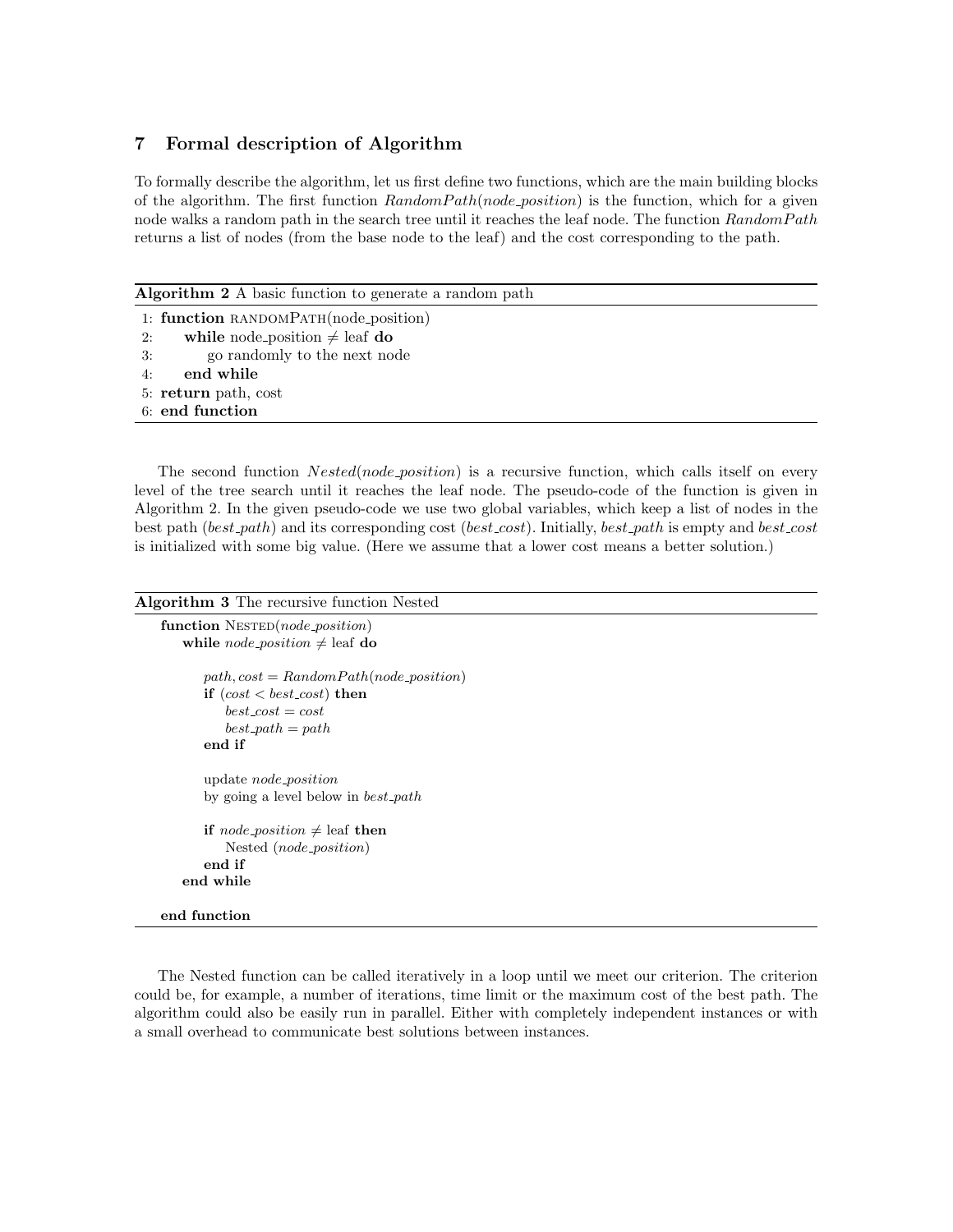Algorithm 4 Iterative calls to the function Nested

1: best-score  $= 9999999$ , node position  $=$  base node

- 2: while  $i < number_of_i$  iterations do
- 3: Nested (node position)

4:  $i = i + 1$ 

5: end while

# 8 Finding differential paths in SPECK

In SPECK cipher the only source of non-linearity is the modular addition, and its complete differential properties (differential distribution tables) are infeasible to calculate. Therefore, we have used our heuristics algorithm to circumvent this limitation and to find the best differential trails. As described earlier, the algorithm took a random decision from the search space. For the larger variant of SPECK, this random property of the algorithm is not enough to produce good results. Therefore, we decided to reduce the search space of the algorithm by introducing a partial difference distribution table (pDDT). This table is used in our algorithm and instead of taking random inputs for SPECK, we take the initial inputs from pDDT table, which contains valid differentials above the threshold value. Each time SPECK starts the next round, the algorithm initially checks the values in the pDDT table. If it does not find such a value in the pDDT set it simply calculates a valid differential output for given inputs, without any threshold condition. In our experiment with SPECK cipher, modular addition for each round is treated as a node where we need to take a decision of required output (valid differential), and the weight of a valid differential is treated as a score. Our aim is to find a differential path for a given number of rounds with lower weight.

The basic FIND-BEST-PATH function runs the cipher for a given number of rounds. The function checks the differential values in the pDDT table having a probability greater than some threshold value. In case the algorithm does not find such a value in the table then it calculates a valid differential output by XOR-ing the two inputs, which gives the highest probability with given inputs (best possible path for given differences). We have not mentioned the SPECK encryption operations in the algorithm for simplicity, and it is trivial that after each round of encryption  $st_0$  and  $st_1$  changes its value and every time we check these two values in the pDDT table list.

| <b>Algorithm 5</b> Function to find differential path                             |  |
|-----------------------------------------------------------------------------------|--|
| 1: function INT FIND-BEST-PATH $(st_0, st_1, rounds)$                             |  |
| while not end of the rounds do<br>2:                                              |  |
| <b>if</b> $(st_0 \text{ and } st_1) \in \text{pDDT}$ then<br>3:                   |  |
| Add differential output and the weight to the path and weight<br>4:               |  |
| list, respectively<br>5:                                                          |  |
| else<br>6:                                                                        |  |
| $op = st_1 \oplus st_0$<br>7:                                                     |  |
| $wt = weight(st_0, st_1, op)$ (Calculate the weight using method described<br>-8: |  |
| in section)<br>9:                                                                 |  |
| 10:<br>Add differential output $op$ and the weight wt to the path and weight      |  |
| 11:<br>list, respectively                                                         |  |
| 12:<br>end if                                                                     |  |
| 13:<br><b>SPECK</b> Encryption operations                                         |  |
| end while<br>14:                                                                  |  |
| 15: return $path, weight$                                                         |  |
| 16: end function                                                                  |  |
|                                                                                   |  |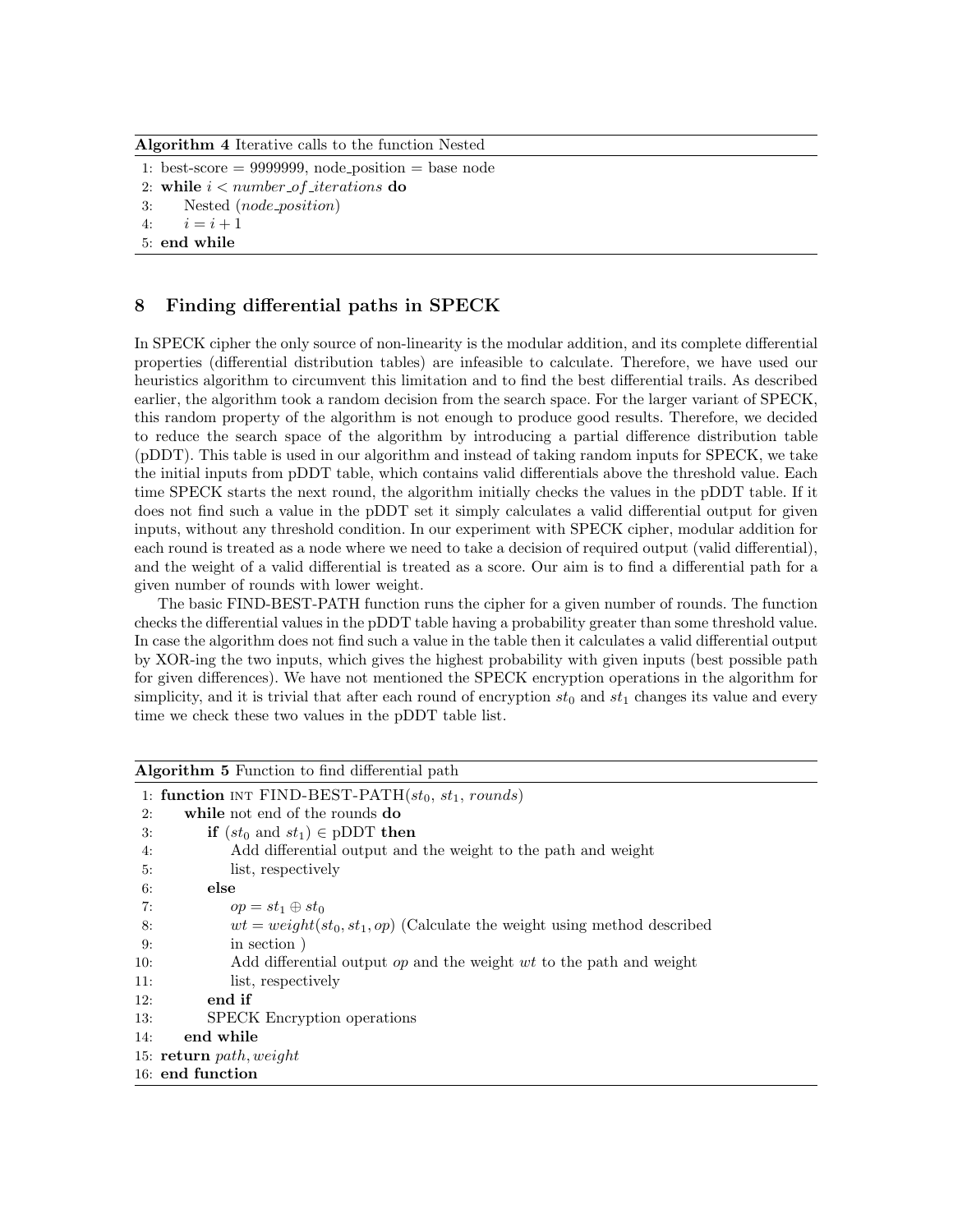To calculate the differential path by our algorithm using the pDDT table, we are using the main function in Algorithm 6. The calculated weight from round 1 to the current round is represented by weight above. The two lists weight list and best path list saves the weight and list of the path for each decision from one round onwards. Both lists are initially empty, and the value of *weight\_above* and best weight given to algorithm is 0 and 9999 respectively. Every time the weight list and best path list is updated with the newly found sequence, and the best move is played. The total number of rounds for which we are trying to find the lowest weight is represented by *rounds*. The first and second half block of SPECK cipher is represented by  $st_0$  and  $st_1$ .

| Algorithm 6 Finding differential paths in SPECK through Nested Monte-Carlo Search                  |
|----------------------------------------------------------------------------------------------------|
| 1: function INT NESTED $(st_0, st_1, rounds, best\_weight, weight\_above)$                         |
| while round $\le$ rounds do<br>2:                                                                  |
| $temp\_path\_list$ , $temp\_weight = \text{FIND-BEST-PATH}(st_0, st_1, rounds)$<br>$\mathcal{B}$ : |
| <b>if</b> $temp\_weight + weight\_above < best\_weight)$ then<br>4:                                |
| $best\_weight = temp\_weight + weight\_above$<br>5:                                                |
| update <i>best_path_list</i> by <i>temp_path_list</i> (from current round to end of the<br>6:      |
| 7:<br>round)                                                                                       |
| update <i>weight list</i> by <i>temp_weight</i> (from current round to end of the<br>8:            |
| 9:<br>round)                                                                                       |
| end if<br>10:                                                                                      |
| 11:<br>update $st_0$ and $st_1$ from $best.path_list$ with the decision for current rounds         |
| $weight\_above$ = weight from first round to current speck round<br>12:                            |
| $round = round + 1$<br>13:                                                                         |
| end while<br>14:                                                                                   |
| 15: return best weight                                                                             |
| 16: end function                                                                                   |

We can now call NESTED in a loop until a criterion is met (e.g. best weight threshold).

|      | <b>Algorithm 7</b> Searching a differential path with NESTED                   |
|------|--------------------------------------------------------------------------------|
|      | 1: while best weight $>$ weight threshold do                                   |
| 2:   | Take the $i^{th}$ indexed value of $st_0$ , $st_1$ from pDDT list              |
| - 3: | path, best_weight = Nested $(st_0, st_1, rounds, best\_weight, weight\_above)$ |

4:  $i = i + 1$ 5: end while

# 9 Obtaining a long characteristic from two short ones

It is easier to find a short characteristic (for a small number of rounds) instead of a long characteristic. Therefore, we use the start-in-the-middle approach to find a long characteristic from two shorter ones. In this method, we start our algorithm from the middle of the rounds in two directions, forward and backwards. In this experiment, we apply internal difference inputs from in the middle of the given number of rounds. For example, if we want to find a path for 14 rounds then we pass inputs to our algorithm and let it run for 7 rounds in the forward direction and 7 rounds in backwards (reverse) direction. Once results from both are achieved, we combine them together to get a long characteristic of 14 rounds. This method also increases time efficiency and provides better results.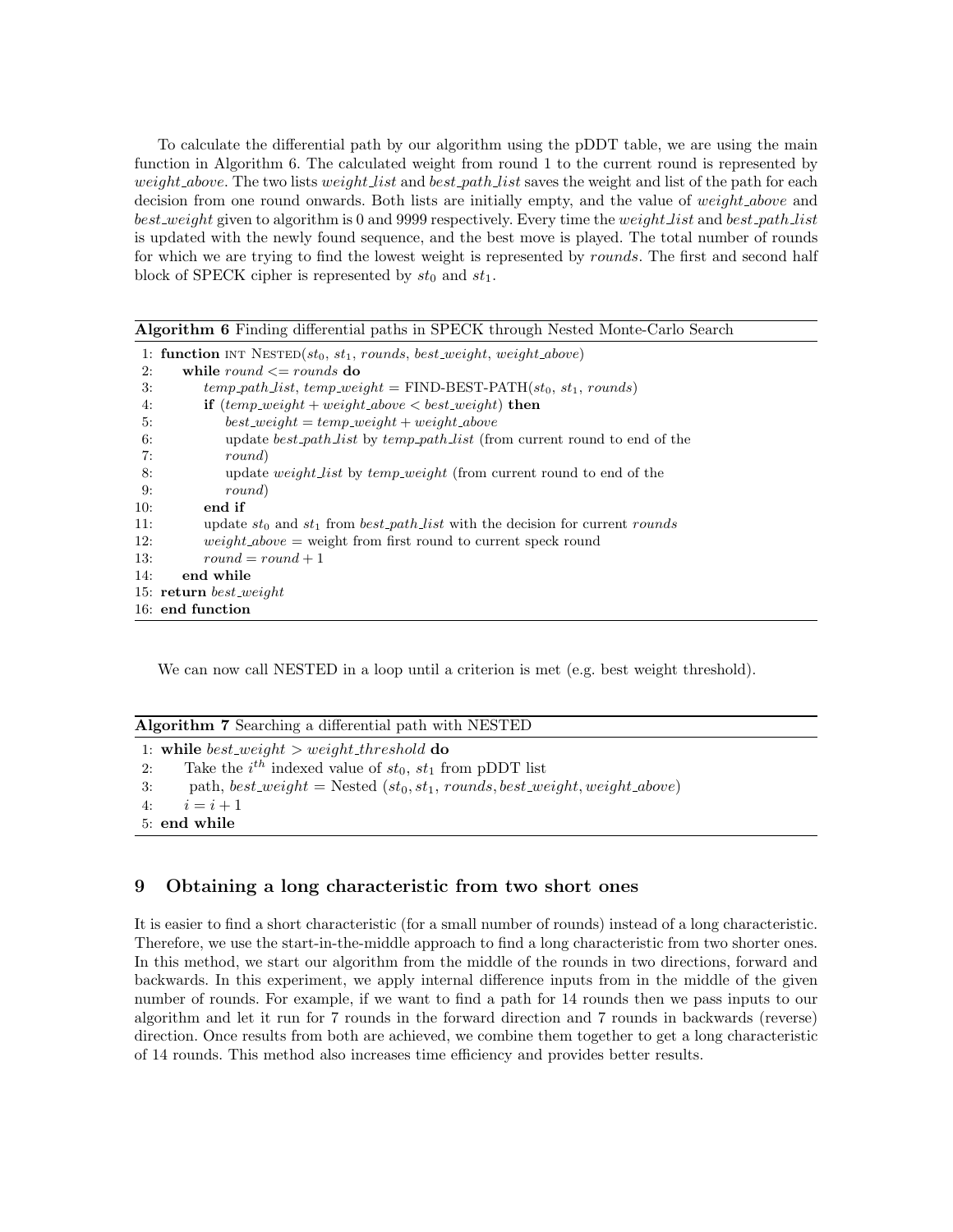

Fig. 7: Algorithm applying on SPECK Cipher

# 10 Differential Attack

Dinur proposed an enumeration technique [5] for key recovery in differential attacks against SPECK. Consider we have differential characteristic of SPECK2n/mn with r number of rounds that has probability  $p > 2 \cdot 2^{-2n}$ . The technique can be used to recover  $(r+m)$  rounds. We first attack  $(r+m)$ rounds with the value  $m = 2$ . The number of plaintexts required to recover the key will be  $2 \cdot p^{-1}$ with an average time complexity of  $2 \cdot p^{-1} \cdot 2^{(m-2)n}$  encryptions. Then we can extend the attack to the remaining instances, with  $m = 3$  and  $m = 4$ .

Let us take one variant SPECK32, we have 8 rounds differential characteristics with probability  $2^{-30}$ . Combined with Dinur's enumeration technique for key recovery, given differential characteristics can be used to attack 12-round SPECK32 with  $2 \cdot 2^{30} = 2 \cdot 2^{31}$  plaintexts and  $2 \cdot 2^{30} \cdot 2^{32} = 2^{63}$ encryptions.

#### 11 Results

In this paper, we used our naive algorithm extended with the partial difference distribution table (pDDT) for finding the best differential trails in ARX cipher SPECK. We showed the practical application of the new method on round-reduced variants of block cipher from the SPECK family. For the 32-bit state of the cipher, it only makes sense to analyse the differential paths with probability higher than  $2^{-32}$ . It is because a path with lower probability would not lead to any meaningful attack, which would be faster than exhaustive search in the 32-bit state. Similarly for SPECK48, SPECK64, SPECK96 and SPECK128 probability should be higher than  $2^{-48}$ ,  $2^{-64}$ ,  $2^{-96}$  and  $2^{-128}$  respectively. We run the experiments for long characteristics starting from the first round. We report the differential path for up to 8, 9, 11, 10 and 11 rounds of SPECK32, SPECK48, SPECK64, SPECK96 and SPECK128 respectively. In the table left and right part of the state are denoted by  $\Delta_L$  and  $\Delta_R$ , respectively. Differences are encoded as hexadecimal numbers (Probability for a given weight is  $2^{-weight}$ ).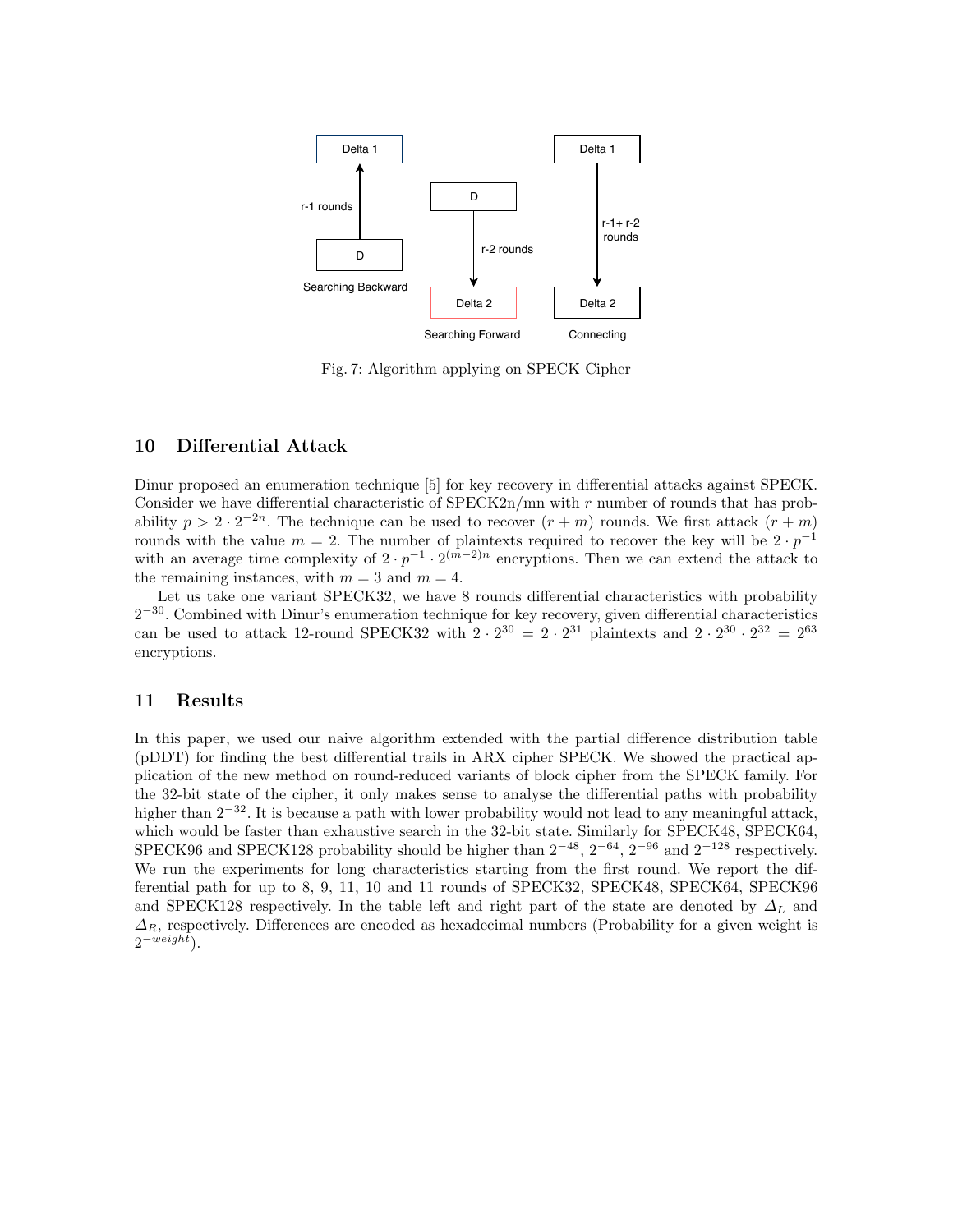|                | SPECK32                            | SPECK48                               | SPECK64                                  |  |  |
|----------------|------------------------------------|---------------------------------------|------------------------------------------|--|--|
| Roundl         | $\Delta_R$ weight<br>$\varDelta_L$ | weight<br>$\varDelta_R$<br>$\Delta_L$ | weight<br>$\varDelta_L$<br>$\varDelta_R$ |  |  |
|                | 0014 0800 2                        | 100082 120000 3                       | 08000000 00000000 1                      |  |  |
| $\overline{2}$ | 2000 0000 1                        | 901000 001000 3                       | 00080000 00080000 2                      |  |  |
| 3              | 0040 0040 1                        | 008010 000010 3                       | 00080800 00480800 4                      |  |  |
| 4              | 8040 8140 2                        | 100090 100010 3                       | 00480008 02084008 6                      |  |  |
| 5              | 0040 0542 4                        | 801010 001090 5                       | 0a080808 1a4a0848 9                      |  |  |
| 6              | 8542 904a 6                        | 109080 101400 5                       | 12400040 c0104200 5                      |  |  |
| 7              | 1540 546a 7                        | 900490 10a490 8                       | 80020200 80801206 5                      |  |  |
| 8              | d440 85e9 7                        | 803494 051014 8                       | 80001004 84008030 5                      |  |  |
| 9              |                                    | 919020 b91080 9                       | 80808020 a08481a4 8                      |  |  |
| 10             |                                    |                                       | 80040124 84200c01 7                      |  |  |
| 11             |                                    |                                       | a0a00800 81a0680c 9                      |  |  |
| weight         | 30                                 | 47                                    | 63                                       |  |  |

Table 3: Differential trails for SPECK32, SPECK48, SPECK64

Table 4: Differential trails for SPECK96, SPECK128

|                | SPECK96                      |               |        | SPECK128                                |               |        |                |
|----------------|------------------------------|---------------|--------|-----------------------------------------|---------------|--------|----------------|
| Round          | $\Delta_L$                   | $\varDelta_R$ | weight | $\varDelta_L$                           | $\varDelta_R$ | weight |                |
| 1              | 000000000080_000000000000_00 |               |        | 0000000000000060 00000000000000000      |               |        | 02             |
| $\mathfrak{D}$ | 800000000000 800000000000 01 |               |        | 20000000000000000 20000000000000000     |               |        | 0 <sup>2</sup> |
| 3              | 808000000000 808000000004 03 |               |        | 202000000000000000002020000000000000001 |               |        | 04             |
| 4              | 800080000004 840080000020 05 |               |        | 20002000000000001 21002000000000008     |               |        | 06             |
| 5              | 808080800020 a08480800124 09 |               |        | 20202020000000008 2821202000000049      |               |        | 10             |
| 6              | 800400008124 842004008801 09 |               |        | 2001000020000049 6108010020000200       |               |        | 10             |
| 7              | a0a000008880 81a02004c88c 12 |               |        | 2828000020200200 2068080120201203       |               |        | 14             |
| 8              | 01008004c804 0c0180228c60 14 |               |        | 2040200120003201 230060082100a218       |               |        | 18             |
| 9              | 080080a288a8 680c81b6eba8 21 |               |        | 222020282020a22a 3a2320692825b2eb       |               |        | 27             |
| 10             | c00481364920 80608c811463 18 |               |        | 1001004900059249 c118030041280510       |               |        | 17             |
| 11             |                              |               |        | 8808020008280082 80c81a0201682804       |               |        | 15             |
| weight         |                              |               | 92     |                                         |               |        | 125            |

In the second part, we also perform the experiment starting from the middle round and run our tool in both directions, reverse as well as forward. Using this method, we improved our results and reported the differential path for up to 9, 10, 12, 13 and 15 rounds of SPECK32, SPECK48, SPECK64, SPECK96 and SPECK128 respectively. For variants with larger block size, say 96 or 128, we achieved better results.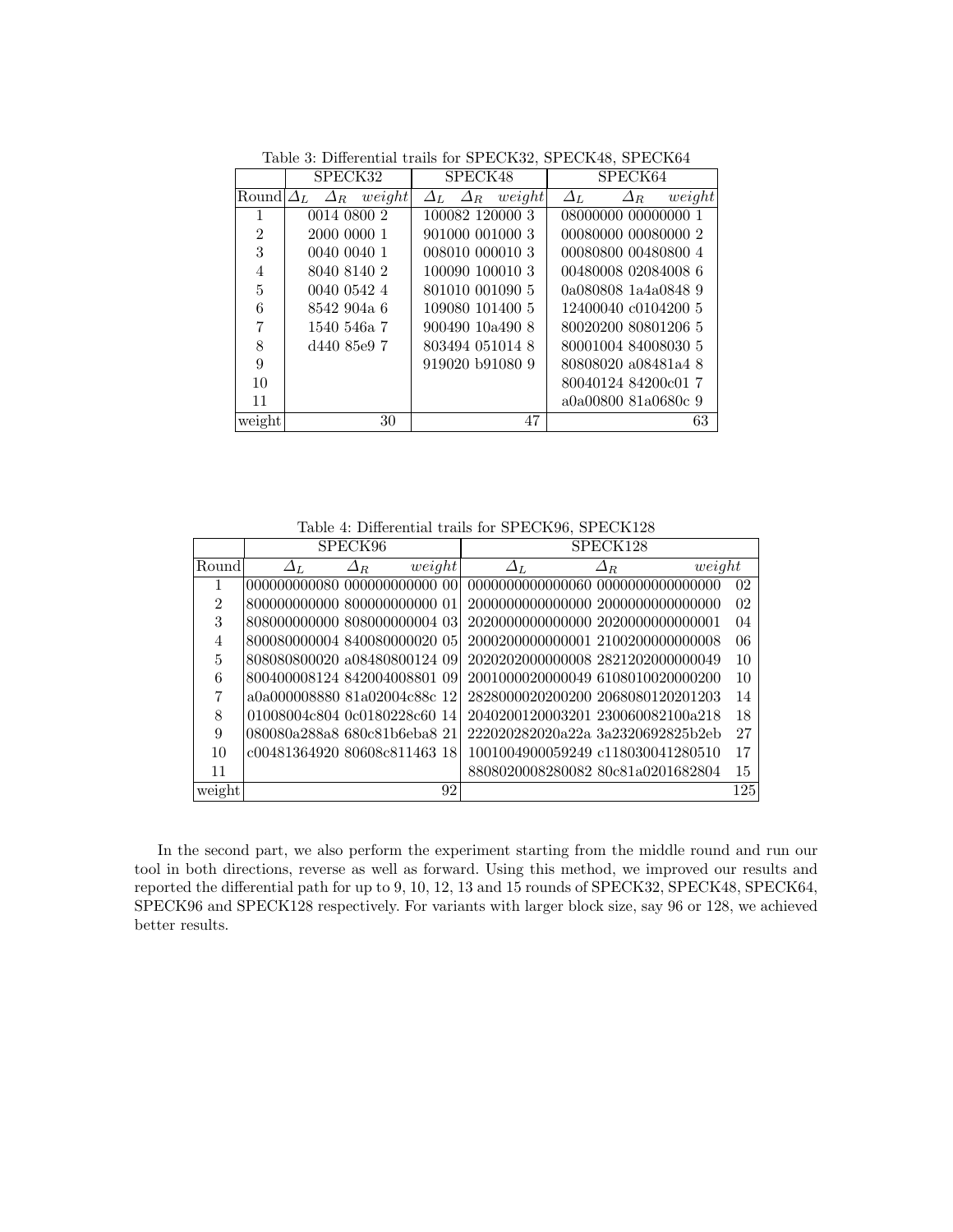|                | SPECK32                               | SPECK48                               | SPECK64                               |  |  |
|----------------|---------------------------------------|---------------------------------------|---------------------------------------|--|--|
| Round          | weight<br>$\varDelta_L$<br>$\Delta_R$ | weight<br>$\varDelta_R$<br>$\Delta_L$ | weight<br>$\Delta_L$<br>$\varDelta_R$ |  |  |
| 1              | 14ac 5209 7                           | 020888 5a4208 7                       | 02080888 1a4a0848 9                   |  |  |
| $\overline{2}$ | 0a2042055                             | d24000 005042 6                       | 92480040 40184200 8                   |  |  |
| 3              | $0211$ $0a04$ 4                       | 008202 020012 4                       | 008a0a00 0481a021 8                   |  |  |
| 4              | 2800 0010 2                           | 000090 100000 1                       | 00489008 02084018 8                   |  |  |
| 5              | 0040 0000 0                           | 800000 000000 1                       | 0a080888 1a4a0848 9                   |  |  |
| 6              | 8000 8000 1                           | 008000 008000 2                       | 92400040 40104200 6                   |  |  |
| 7              | 8100 8102 2                           | 008080 048080 3                       | 00820200 00001202 4                   |  |  |
| 8              | 8000 840a 4                           | 848000 a08400 4                       | 00009000 00000010 2                   |  |  |
| 9              | 850a 9520 6                           | a00080 a42085 7                       | 00000080 00000000 0                   |  |  |
| 10             |                                       | 248085 0584a8 8                       | 80000000 80000000 1                   |  |  |
| 11             |                                       |                                       | 80800000 80800004 3                   |  |  |
| 12             |                                       |                                       | 80008004 84008020 5                   |  |  |
| weight         | 31                                    | 43                                    | 63                                    |  |  |

Table 5: Differential trails for SPECK32, SPECK48, SPECK64

Table 6: Differential trails for SPECK96, SPECK128

|                | SPECK96       |               |        |    | SPECK128                                                       |               |        |     |
|----------------|---------------|---------------|--------|----|----------------------------------------------------------------|---------------|--------|-----|
| Round          | $\varDelta_L$ | $\varDelta_R$ | weight |    | $\Delta_L$                                                     | $\varDelta_R$ | weight |     |
| 1              |               |               |        |    | a22a20200800 013223206808 14 0096492440040124 0420144304600c01 |               |        | 18  |
| $\overline{2}$ |               |               |        |    | 019009004800 080110030840 10 2020820a20200800 0120201203206808 |               |        | 14  |
| 3              |               |               |        |    | 0800800a0808 480800124a08 10 0100009009004800 0801000010030840 |               |        | 10  |
| $\overline{4}$ |               |               |        |    | 400000924000 004000001042 06 08000000800a0808 4808000000124a08 |               |        | 10  |
| 5              |               |               |        |    | 000000008202 020000000012 04 4000000000924000 0040000000001042 |               |        | 06  |
| 6              |               |               |        |    |                                                                |               |        | 04  |
| 7              |               |               |        |    |                                                                |               |        | 01  |
| 8              |               |               |        |    |                                                                |               |        | 01  |
| 9              |               |               |        |    |                                                                |               |        | 02  |
| 10             |               |               |        |    |                                                                |               |        | 04  |
| 11             |               |               |        |    | 208080808000 24a084808001 10 0480008000000000 2084008000000000 |               |        | 06  |
| 12             |               |               |        |    | 248004000081 018420040088 09 2080808080000000 24a0848080000001 |               |        | 10  |
| 13             |               |               |        |    | 80a0a0000088 8c81a02004c8 12 2480040000800001 0184200400800008 |               |        | 10  |
| 14             |               |               |        |    | 00a0a00000808008 0c81a02004808048                              |               |        | 14  |
| 15             |               |               |        |    | 04810080048000c8 608c018020840288                              |               |        | 17  |
| weight         |               |               |        | 89 |                                                                |               |        | 127 |

## 12 Conclusion

By applying our algorithm based on Nested and by reducing the search space using the partial difference distribution table (pDDT) to all five instances of block cipher SPECK, we obtained better results for all variants. Another method we attempted was starting from the middle and working in both directions. This method produced good results for bigger state sizes. By changing the threshold, we can increase or decrease the size of pDDT table. For a bigger threshold value, pDDT size is small and speed of experiment is fast because of smaller search space. However, the tradeoff is that we may miss a few values which are necessary to make the good differential path. On the other hand, for